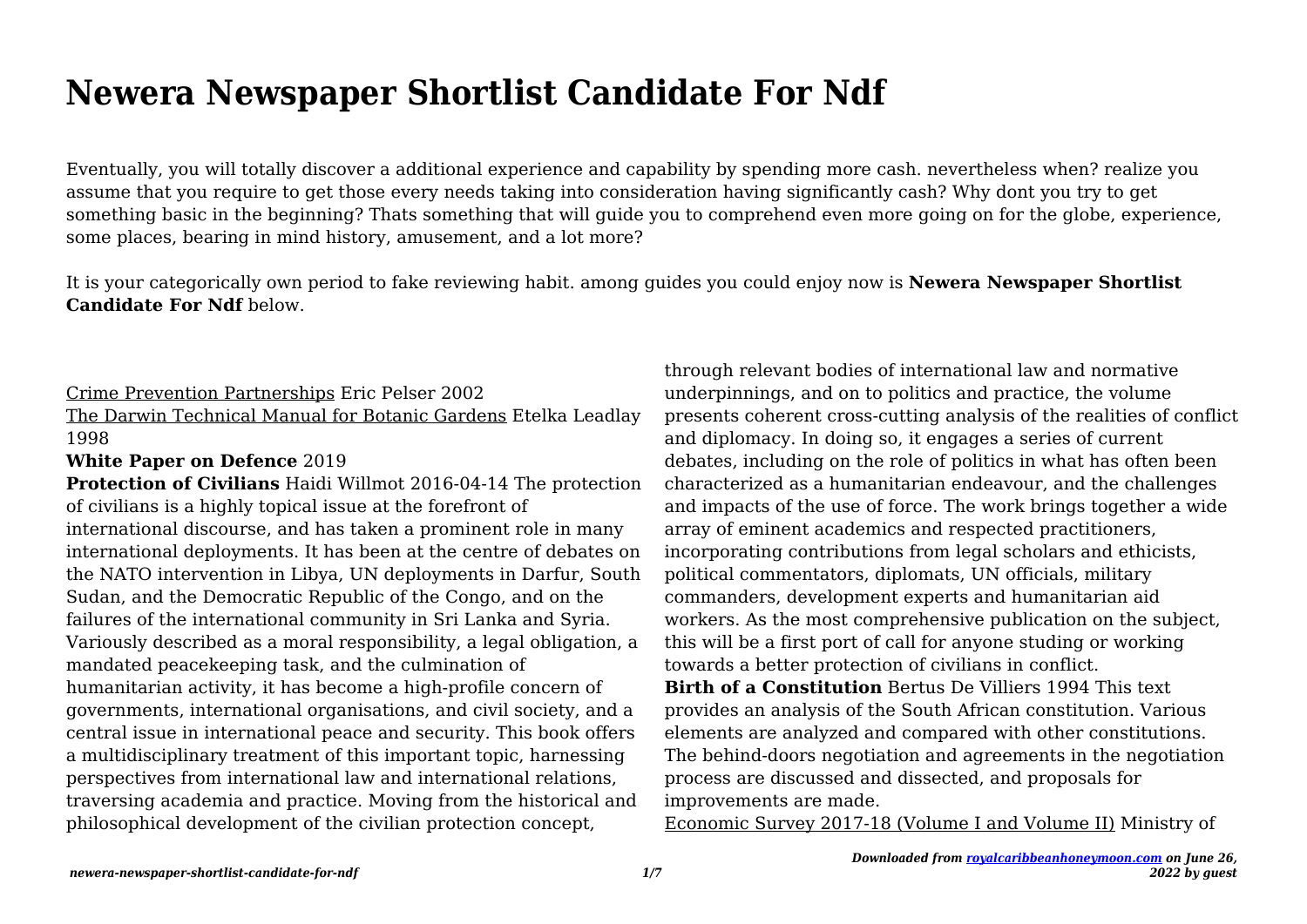Finance, Government of India 2018-03-31 The Economic Survey is the budget document of the Government of India. It presents the state of affairs of the Indian economy. Economic Survey 2017-18 consists of two volumes. Volume I provides an analytical overview of the performance of the Indian economy during the financial year 2017-18. It highlights the long-term challenges facing the economy. Volume II is a descriptive review of the major sectors of the economy. It emphasizes economic reforms of contemporary relevance like GST, the investment-saving slowdown, fiscal federalism and accountability, gender inequality, climate change and agriculture, science and technology, among others.

**The English Nonconformity, as Under King Charles II, and King James II** Richard 1615-1691 Baxter 2021-09-09 This work has been selected by scholars as being culturally important and is part of the knowledge base of civilization as we know it. This work is in the public domain in the United States of America, and possibly other nations. Within the United States, you may freely copy and distribute this work, as no entity (individual or corporate) has a copyright on the body of the work. Scholars believe, and we concur, that this work is important enough to be preserved, reproduced, and made generally available to the public. To ensure a quality reading experience, this work has been proofread and republished using a format that seamlessly blends the original graphical elements with text in an easy-toread typeface. We appreciate your support of the preservation process, and thank you for being an important part of keeping this knowledge alive and relevant.

*Telecommunication & Media* IT Shades 2020-02-11 Bell Canada and the City of Hamilton are pleased to announce they will be moving forward together with a Bell investment of approximately \$400 million to expand broadband Internet access in urban and rural areas of Hamilton, the largest digital infrastructure investment in the City's history. Over the next five years, Bell and a Bell-funded team of City of Hamilton staff will bring direct fibre

network connections to more than 200,000 homes and business locations throughout the City with zero cost to taxpayers. The network will provide consumers with access to data speeds up to 1.5 gigabits per second, the fastest home Internet speeds in Canada. Working in partnership with the Hamilton Chamber of Commerce's Digital Infrastructure Task Force, gaps in digital infrastructure across the community were identified. Subsequently, the City worked to increase investment in digital infrastructure to address the gaps. As part of the plan to enhance Hamilton's standing as a Digital City, Mayor Eisenberger requested that broadband speeds be enhanced for all of urban Hamilton, business parks and major commercial areas, and rural areas in the community. In addition to premium network support for the City's business community, the Bell project includes the expansion of high-speed Bell Wireless Home Internet service to 8,000 homes in rural Hamilton. This innovative 5G capable technology delivered over Bell's advanced LTE wireless network provides broadband residential Internet access for small towns, farming communities and other less populated locations. Bell will work in close cooperation with the City and local contractors, including Aecon, Telecon and Sentrex, to employ innovative techniques to minimize disruption to residents and businesses throughout the project. The majority of the network build will consist of new fibre installed underground, with additional fibre located on Bell, Hydro One and Alectra Utilities poles. **Under Italian Skies** Nicky Pellegrino 2016-04-07 Stella has life under control - and that's the way she likes it. For twenty-five years, she's been trusted assistant to a legendary fashion

designer but after her boss dies suddenly, she's left with nothing to do apart from clear the studio. It seems as though the life she wanted has vanished. She is lost - until one day she finds a house swap website and sees a beautiful old villa in a southern Italian village. Could she really exchange her poky London flat for that? But what was just intended as a break becomes much more, as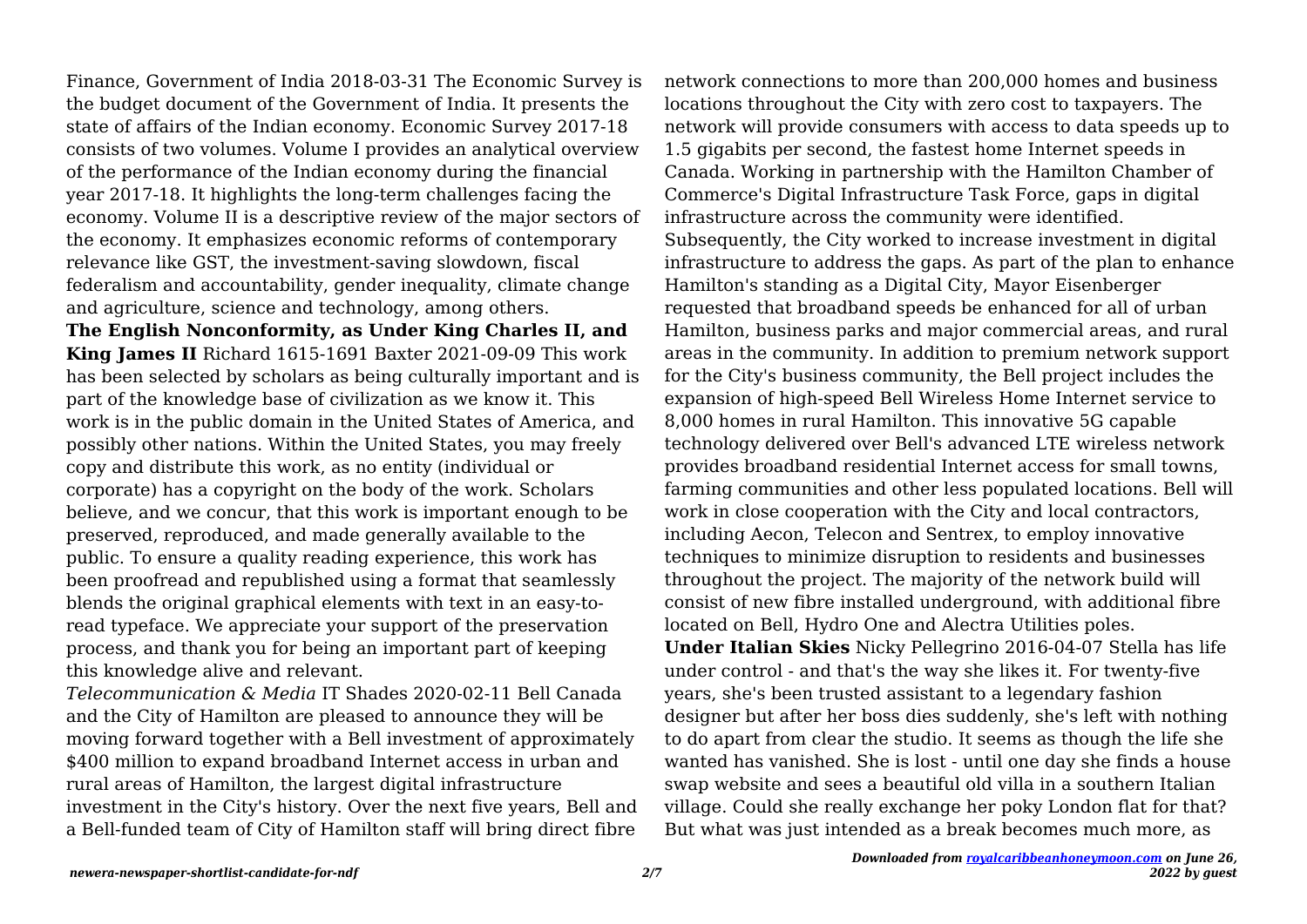Stella finds herself trying on a stranger's life. As the villa begins to get under her skin, she can't help but imagine the owner from the clues around her. She meets his friends, cooks the local food he recommends and follows suggestions to go to his favourite places. But can an idea of someone ever match up the reality? As Stella wonders if she can let go of the safety of her past, perhaps there's a chance for her to find a way into her future . . .

**Manufacturing Facilities Design and Material Handling**

Fred E. Meyers 2005 This project-oriented facilities design and material handling reference explores the techniques and procedures for developing an efficient facility layout, and introduces some of the state-of-the-art tools involved, such as computer simulation. A "how-to," systematic, and methodical approach leads readers through the collection, analysis and development of information to produce a quality functional plant layout. Lean manufacturing; work cells and group technology; time standards; the concepts behind calculating machine and personnel requirements, balancing assembly lines, and leveling workloads in manufacturing cells; automatic identification and data collection; and ergonomics. For facilities planners, plant layout, and industrial engineer professionals who are involved in facilities planning and design.

**Technical Cooperation in Health** United States. International Cooperation Administration 1959

*Pharmaceutical Product Development* Vandana B. Patravale 2016-05-25 Pharmaceutical product development is a multidisciplinary activity involving extensive efforts in systematic product development and optimization in compliance with regulatory authorities to ensure the quality, efficacy and safety of resulting products. Pharmaceutical Product Development equips the pharmaceutical formulation scientist with extensive and upto-date knowledge of drug product development and covers all steps from the beginning of product conception to the final packaged form that enters the market and lifecycle management

thereof. Applications of core scientific principles for product development are also thoroughly discussed in conjunction with the latest approaches involving design of experiment and quality by design with comprehensive illustrations based on practical case studies of several dosage forms. The book presents pharmaceutical product development information in an easy-toread mode with simplified theories, case studies and guidelines for students, academicians and professionals in the pharmaceutical industry. It is an invaluable resource and handson guide covering managerial, regulatory and practical aspects of pharmaceutical product lifecycle management.

**UNCTAD VIII** United Nations Conference on Trade and Development 1992

*SIPRI Yearbook 1995* Stockholm International Peace Research Institute 1995 The SIPRI Yearbook 1995 continues SIPRI's review of the latest developments in regional security, nuclear weapons, world military expenditure, the international arms trade and arms production, chemical and biological weapons, armed conflicts, and nuclear and conventional arms control in1994.

**From Defence to Development** International Development Research Centre (Canada) 1998 From Defence to Development: Redirecting military resources in South Africa Japanese Cinema Goes Global Yoshiharu Tezuka 2011-11-01 Japan's film industry has gone through dramatic changes in recent decades, as international consumer forces and transnational talent have brought unprecedented engagement with global trends. With careful research and also unique firstperson observations drawn from years of working within the international industry of Japanese film, the author aims to examine how different generations of Japanese filmmakers engaged and interacted with the structural opportunities and limitations posed by external forces, and how their subjectivity has been shaped by their transnational experiences and has changed as a result. Having been through the globalization of the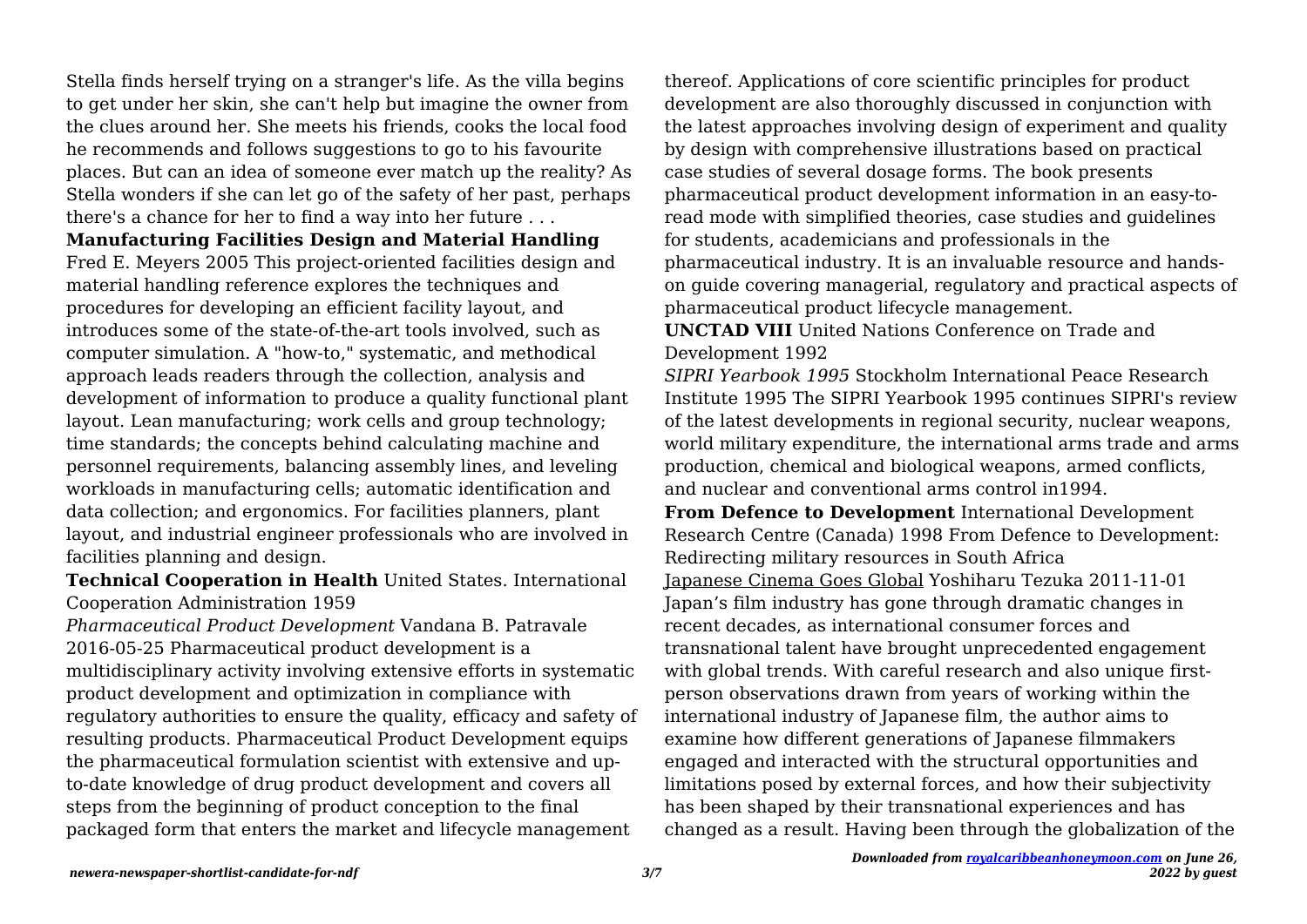last part of the twentieth century, are Japanese themselves and overseas consumers of Japanese culture really becoming more cosmopolitan? If so, what does it mean for Japan's national culture and the traditional sense of national belonging among Japanese people?

*Ship Automation* Alexandr Yakimchuk 2012 *A Capital City at the Margins* Michael D. Panté 2019 Persistence of Race Nina G. Jablonski 2020-02-25 This is the third and final group of essays emerging from the discussions of the Effects of Race Project at the Stellenbosch Institute for Advanced Study (STIAS) that occurred in 2016 and 2017. The authors consider the biological and social understandings of race, and how new information from both the biological and social sciences is changing our perspective on the nature of the human condition, including the association of biological and social phenomena with "race". They also look at global events or movements which influence these processes in South Africa and the costs of a racialised world order to humans and humanity. Phenomena are examined through the lenses of many disciplines: sociology, history, geography, anthropology and writing.

The Manufacturing of Greta Thunberg Cory Morningstar 2019-11-19 The manufacturing of Greta Thunberg - for consent: the political economy of the non-profit industrial complex We are introduced to the not-so accidental phenomena of Greta Thunberg, the current child prodigy and face of the youth climate change movement. The "climate change is real" message is reframed for public consumption and rolled out at an international level, using Greta and her global platform to "sound the alarm" on climate change. This climate emergency is likened to a "house on fire", while urging the public to be serious, patriotic, empathetic and, of course, nonviolent. Not one sentence of the new strategy mentions the horrific impact militarism has on climate change. The New Climate Economy being pushed by groups like Extinction Rebellion merely repackage our oppression

into emergency mode. This urgency becomes global so that governments, NGOs and corporations will all direct immediate funding towards unlocking trillions of capital needed to save capitalism by further funding the new green imperialism. Today's youth are used and molded into market solutions to insulate a global elite. Celebrity-sponsored activism seeks to build a new industry in which NGOs, the media and corporate powers collude to get people to support the very industries we should be erasing from the planet. The planet's most powerful capitalists lie behind these "youth-led" movements for climate change, helping to manufacture consent for the "fourth industrial revolution" in an attempt to quell resistance to industrial civilisation.

#### **Commercial Nuclear Power** 1983

Normal and Abnormal Development Sir Stewart Duke-Elder 1972 **Non Sequitur** Mary Elizabeth Coleridge 1900

**Sports for Development** Laura Jaitman 2017-12-23

XXXXX Martin Howse 2006 xxxxx proposes a radical, new space for artistic exploration, with essential contributions from a diverse range of artists, theorists, and scientists. Combining intense background material, code listings, screenshots, new translation, [the] xxxxx [reader] functions as both guide and manifesto for a thought movement which is radically opposed to entropic contemporary economies. xxxxx traces a clear line across eccentric and wide ranging texts under the rubric of life coding which can well be contrasted with the death drive of cynical economy with roots in rationalism and enlightenment thought. Such philosophy, world as machine, informs its own deadly flipside embedded within language and technology. xxxxx totally unpicks this hiroshimic engraving, offering an dandyish alternative by way of deep examination of software and substance. Life coding is primarily active, subsuming deprecated psychogeography in favour of acute wonderland technology, wary of any assumed transparency. Texts such as Endonomadology, a text from celebrated biochemist and chaos theory pioneer Otto E.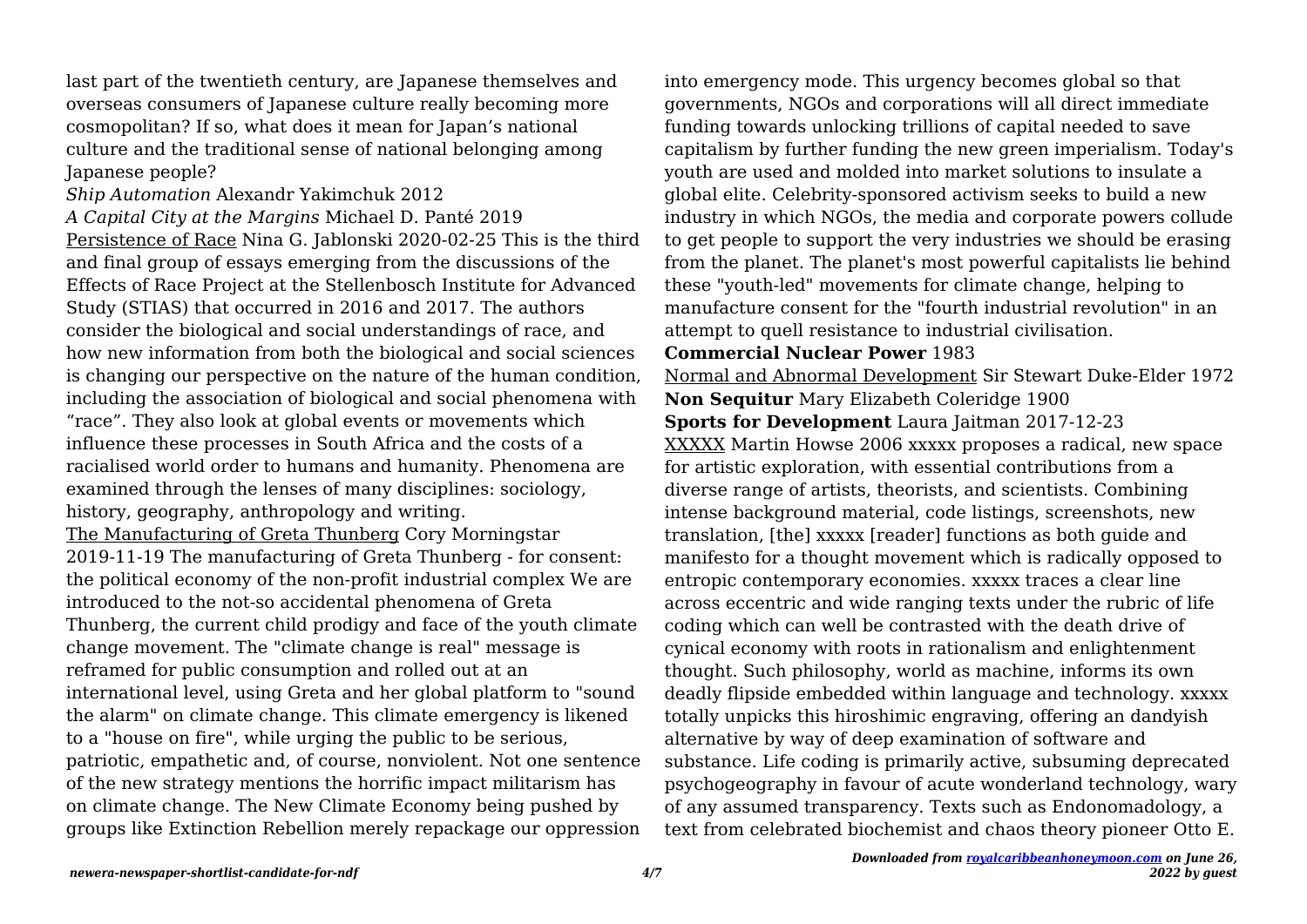Roessler, who features heavily throughout this intense volume, make plain the sadistic nature and active legacy of rationalist thought. At the same time, through the science of endophysics, a physics from the inside elaborated here, a delicate theory of the world as interface is proposed. xxxxx is very much concerned with the joyful elaboration of a new real; software-led propositions which are active and constructive in eviscerating contemporary economic culture. xxxxx embeds Perl Routines to Manipulate London, by way of software artist and Mongrel Graham Harwood, a Universal Dovetailer in the Lisp language from AI researcher Bruno Marchal rewriting the universe as code, and self explanatory Pornographic Coding from plagiarist and author Stewart Home and code art guru Florian Cramer. Software is treated as magical, electromystical, contrasting with the tedious GUI desktop applications and user-led drudgery expressed within a vast ghost-authored literature which merely serves to rehearse again and again the demands of industry and economy. Key texts, which well explain the magic and sheer art of programming for the absolute beginner are published here. Software subjugation is made plain within the very title of media theorist Friedrich Kittler's essay Protected Mode, published in this volume. Media, technology and destruction are further elaborated across this work in texts such as War.pl, Media and Drugs in Pynchon's Second World War, again from Kittler, and Simon Ford's elegant take on J.G Ballard's crashed cars exhibition of 1970, A Psychopathic Hymn. Software and its expansion stand in obvious relation to language. Attacking transparency means examining the prison cell or virus of language; life coding as William Burrough's cutup. And perhaps the most substantial and thorough-going examination is put forward by daring Vienna actionist Oswald Wiener in his Notes on the Concept of the Bioadapter which has been thankfully unearthed here. Equally, Olga Goriunova's extensive examination of a new Russian literary trend, the online male literature of udaff.com provides both a

reexamination of culture and language, and an example of the diversity of xxxxx; a diversity well reflected in background texts ranging across subjects such as Leibniz' monadology, the urcrash of supreme flaneur Thomas de Quincey and several rewritings of the forensic model of Jack the Ripper thanks to Stewart Home and Martin Howse. xxxxx liberates software from the machinic, and questions the transparency of language, proposing a new world view, a sheer electromysticism which is well explained with reference to the works of Thomas Pynchon in Friedrich Kittler's essay, translated for the first time into English, which closes xxxxx. Further contributors include Hal Abelson, Leif Elggren, Jonathan Kemp, Aymeric Mansoux, and socialfiction.org.

**The Cognitive Life of Things** Lambros Malafouris 2010 "Things have a social life. They also lead cognitive lives, working subtly in our minds. But just how is it that human thought has become so deeply involved in and expressed through material things? There is today a wide recognition that material culture regulates and shapes the ways in which people perceive, think and act. But just how does that work? This is one of the most challenging research topics for the archaeology and anthropology of human cognition. The understanding of the working of past and present material culture - its cognitive efficacy - is becoming a key issue in the cognitive and social sciences more widely. This volume, with innovative case studies ranging from prehistory to the present, seeks to establish a cross-disciplinary framework and to set out future directions for research. Its aim is to redress the balance of the cognitive equation by at last bringing materiality firmly into the cognitive fold. But how can we integrate artefacts - material culture - into existing theories of human cognition? How do we understand the significant role of the human use of the things we have ourselves created in the development of human intelligence? The distinguished contributors here argue that the boundaries of the mind must now be understood as extending beyond the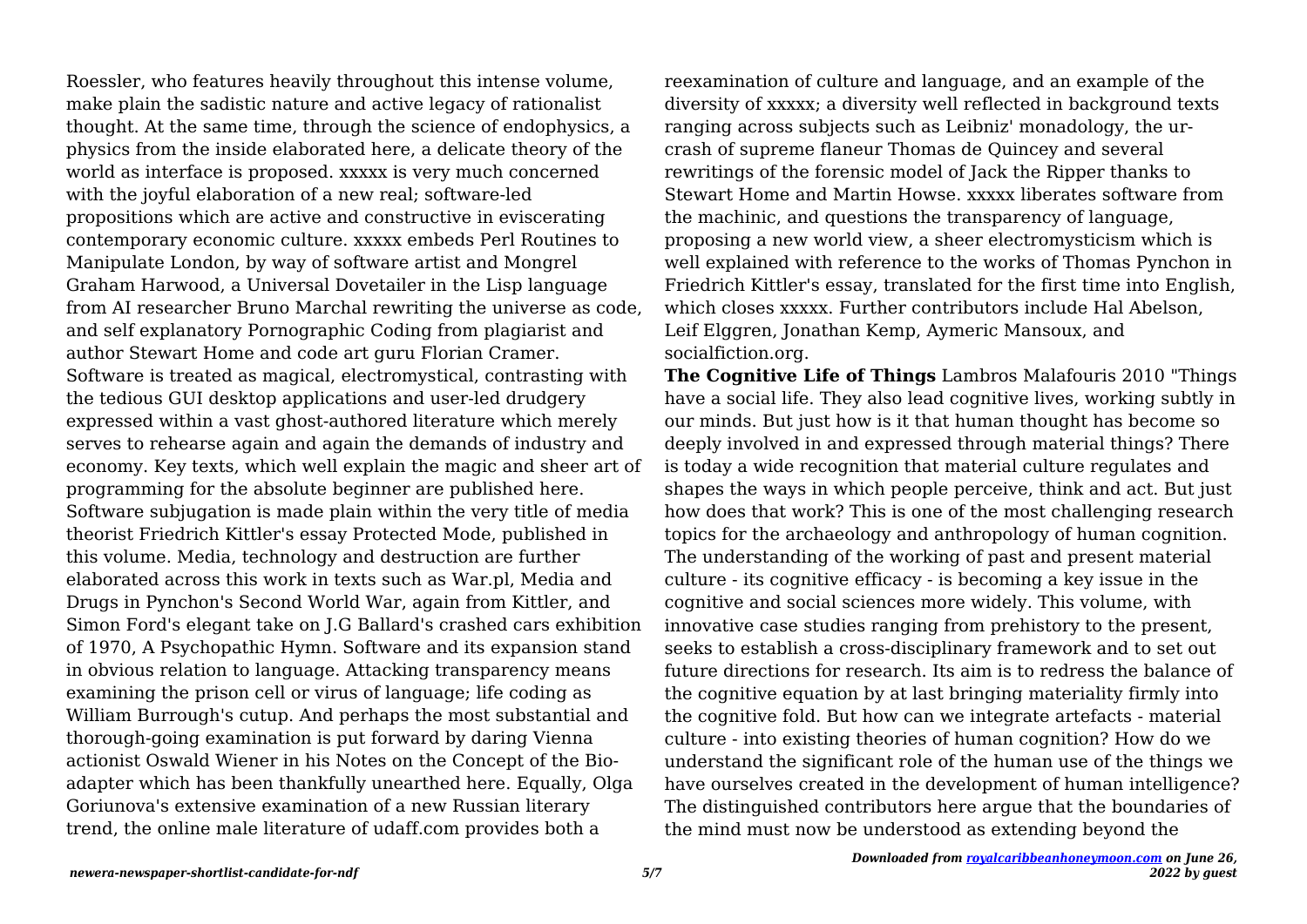individual and to include the world of the artefact if we are fully to grasp how interactions among people, things, space and time have come, over thousands of years, to shape the transformations in human cognition that have made us what we are."--Publisher's description.

## Tents As Portable Shelters: A Contemporary Study In Rajasthan DR. ANUPAM JAIN 2019-06-11

*International Agenda for Botanic Gardens in Conservation* Botanic Gardens Conservation International 2000 *Managing Growth and Sustainable Tourism Governance in Asia and the Pacific* World Tourism Organization 2017-08 This publication focuses on sustainable-tourism governance approaches that have helped to realize tourism's potential to contribute to economic growth and improved livelihoods in the Asia and the Pacific region.

**Syria** Professor of International Relations and Middle Politics Raymond Hinnebusch 2004-08-02 This study examines the development of the Syrian state as it has emerged under thirtyfive years of military-Ba'thist rule and, particularly, under President Hafiz al-Asad. It analyzes the way in which the fragility of the post-independence state, unable to contain rising nationalist struggle and class conflict, opened the way to the Ba'th party's rise to power and examines how the Ba'th's 'revolution from above' transformed Syria's socio-political terrain. **Unfinished Business: Democracy in Namibia** M. Sims 2012-04-24 Idasas Democracy Index initially developed for South Africa is being expanded into Southern Africa in an effort to broaden the capacity of individuals and organisations monitoring and supporting democratic governance efforts in the region. This inaugural Democracy Index for Namibia is intended to set a benchmark for democracy to be measured against. The tool assesses the countrys depth of democracy through five focus areas: participation, elections, accountability, political rights, and human dignity. The research relies on expert analysis to answer a set of questions that interrogate how closely, in practice, democracy meets the broad ideal of self-representative government. More specifically, to what extent can citizens control elected officials and government appointees who make decisions about public affairs? And how equal are citizens to one another in this accountability process? The purpose of the scores is to assist citizens in making their own judgements, based on the information made available, to stimulate national debate and to provide democracy promoters with a tool for identifying issues and needs that can be addressed by education, advocacy, training, institution building and policy revision.

**Trump's Travel Ban** Make America Make America Great Again 2017-02-05 This book neutrally discusses the concepts and potential implications of the recent executive order by Donald J Trump; America's 45th President, to close the US borders from seven majority-Muslim countries; (i) Iran; (ii) Iraq; (iii) Syria; (iv) Libya; (v) Sudan; (vi) Somalia; (vii) and Yemen. An exploration of how this decision could affect global economies, enterprises, socio-culture and domestic citizens, will be analysed and concluded with recommendations; which if implemented appropriately by governments and global/national institutions, could lead to favourable outcomes for majority and minority subjects. The imperatives of US social values and beliefs are also explored, thus enabling a comprehensive and unbiased debate to occur allowing readers to evaluate all presented arguments; and come to their own logical conclusion(s). Social interconnectivity and modernistic values underpin the majority of major economic decisions and policies in 2017, therefore the repercussions of an agenda which could be construed as divisive may have significant social, political and economic ramifications for America's 44th President. An academic methodology is used to ensure evaluative criticality, theoretical reasoning and warranted recommendations throughout this piece. Oh, and thanks for reading; feel free to share this literature with associates, friends, and family to